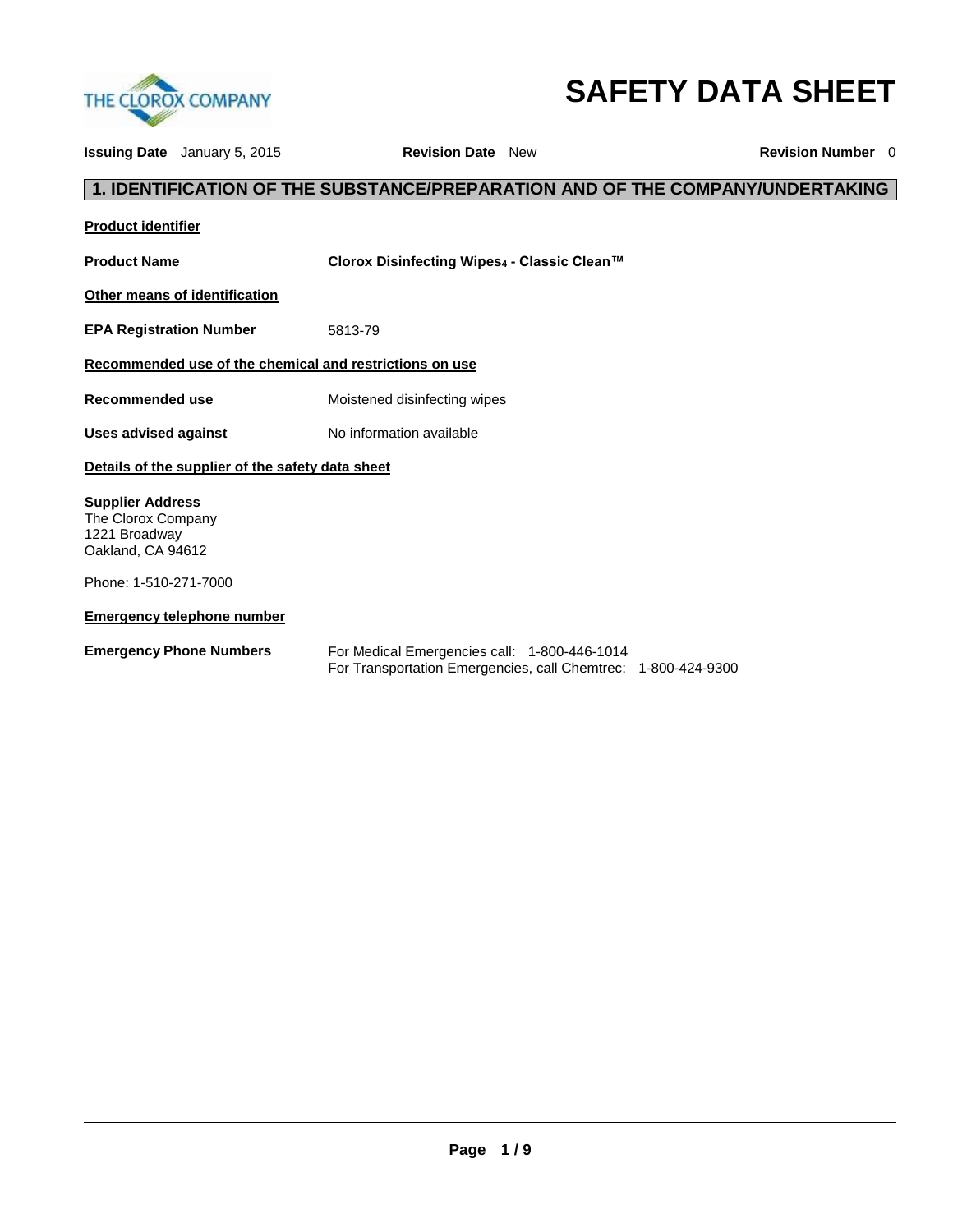# **2. HAZARDS IDENTIFICATION**

## **Classification**

This product is not considered hazardous by the 2012 OSHA Hazard Communication Standard (29 CFR 1910.1200).

## **GHS Label elements, including precautionary statements**

#### **Emergency Overview**

This product is not considered hazardous by the 2012 OSHA Hazard Communication Standard (29 CFR 1910.1200).

**Appearance** Clear, colorless liquid absorbed into white, non-woven wipes **Physical State** Thin liquid absorbed into non-woven wipes

**Odor** Fruity, apple, floral

# **Precautionary Statements - Prevention**

None

#### **Precautionary Statements - Response** None

**Precautionary Statements - Storage** None

**Precautionary Statements - Disposal** None

# **Hazards not otherwise classified (HNOC)**

Not applicable

#### **Unknown Toxicity**

21.5% of the mixture consists of ingredient(s) of unknown toxicity

#### **Other information**

No information available

## **Interactions with Other Chemicals**

No information available.

# **3. COMPOSITION/INFORMATION ON INGREDIENTS**

| <b>Chemical Name</b>                                                            | CAS No.        | Weight %    | <b>Trade Secret</b> |
|---------------------------------------------------------------------------------|----------------|-------------|---------------------|
| Ethylene glycol monohexyl ether                                                 | $112 - 25 - 4$ | 1 - 5       |                     |
| n-Alkyl (68% C12, 32% C14) dimethyl ethylbenzyl<br>ammonium chloride            | 85409-23-0     | $0.1 - 0.2$ |                     |
| n-Alkyl (5% C12, 60% C14, 30% C16, 5% C18)<br>dimethyl benzyl ammonium chloride | 53516-76-0     | $0.1 - 0.2$ |                     |

\* The exact percentage (concentration) of composition has been withheld as a trade secret.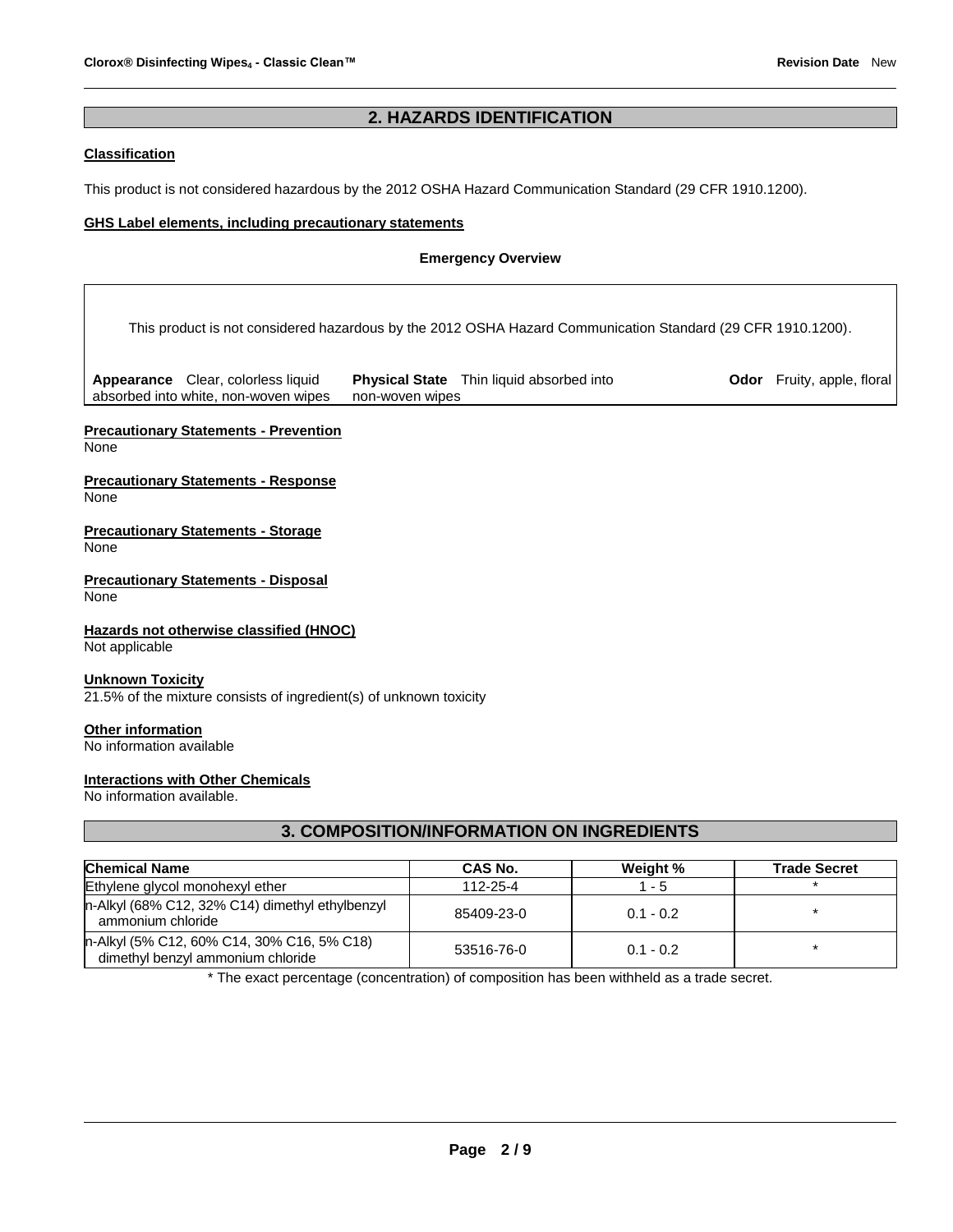# **4. FIRST AID MEASURES**

## **First aid measures**

| <b>General Advice</b>                                                      | Show this safety data sheet to the doctor in attendance.                                                                                                                                                                                                |  |
|----------------------------------------------------------------------------|---------------------------------------------------------------------------------------------------------------------------------------------------------------------------------------------------------------------------------------------------------|--|
| <b>Eye Contact</b>                                                         | Hold eye open and rinse slowly and gently with water for 15 - 20 minutes. If present,<br>remove contact lenses after the first 5 minutes of rinsing, then continue rinsing eye. Call a<br>poison control center or doctor for further treatment advice. |  |
| <b>Skin Contact</b>                                                        | Rinse skin with plenty of water. If irritation persists, call a doctor.                                                                                                                                                                                 |  |
| <b>Inhalation</b>                                                          | Move to fresh air. If breathing problems develop, call a doctor.                                                                                                                                                                                        |  |
| Ingestion                                                                  | Drink a glassful of water. Call a doctor or poison control center.                                                                                                                                                                                      |  |
| Most important symptoms and effects, both acute and delayed                |                                                                                                                                                                                                                                                         |  |
| <b>Most Important Symptoms and</b><br><b>Effects</b>                       | Liquid may cause eye irritation.                                                                                                                                                                                                                        |  |
| Indication of any immediate medical attention and special treatment needed |                                                                                                                                                                                                                                                         |  |
| <b>Notes to Physician</b>                                                  | Treat symptomatically.                                                                                                                                                                                                                                  |  |

# **5. FIRE-FIGHTING MEASURES**

# **Suitable Extinguishing Media**

Use extinguishing measures that are appropriate to local circumstances and the surrounding environment.

## **Unsuitable Extinguishing Media**

CAUTION: Use of water spray when fighting fire may be inefficient.

## **Specific Hazards Arising from the Chemical**

#### **Hazardous Combustion Products** Oxides of carbon.

**Explosion Data**

**Sensitivity to Mechanical Impact No.** 

**Sensitivity to Static Discharge Mo.** 

## **Protective equipment and precautions for firefighters**

As in any fire, wear self-contained breathing apparatus pressure-demand, MSHA/NIOSH (approved or equivalent) and full protective gear.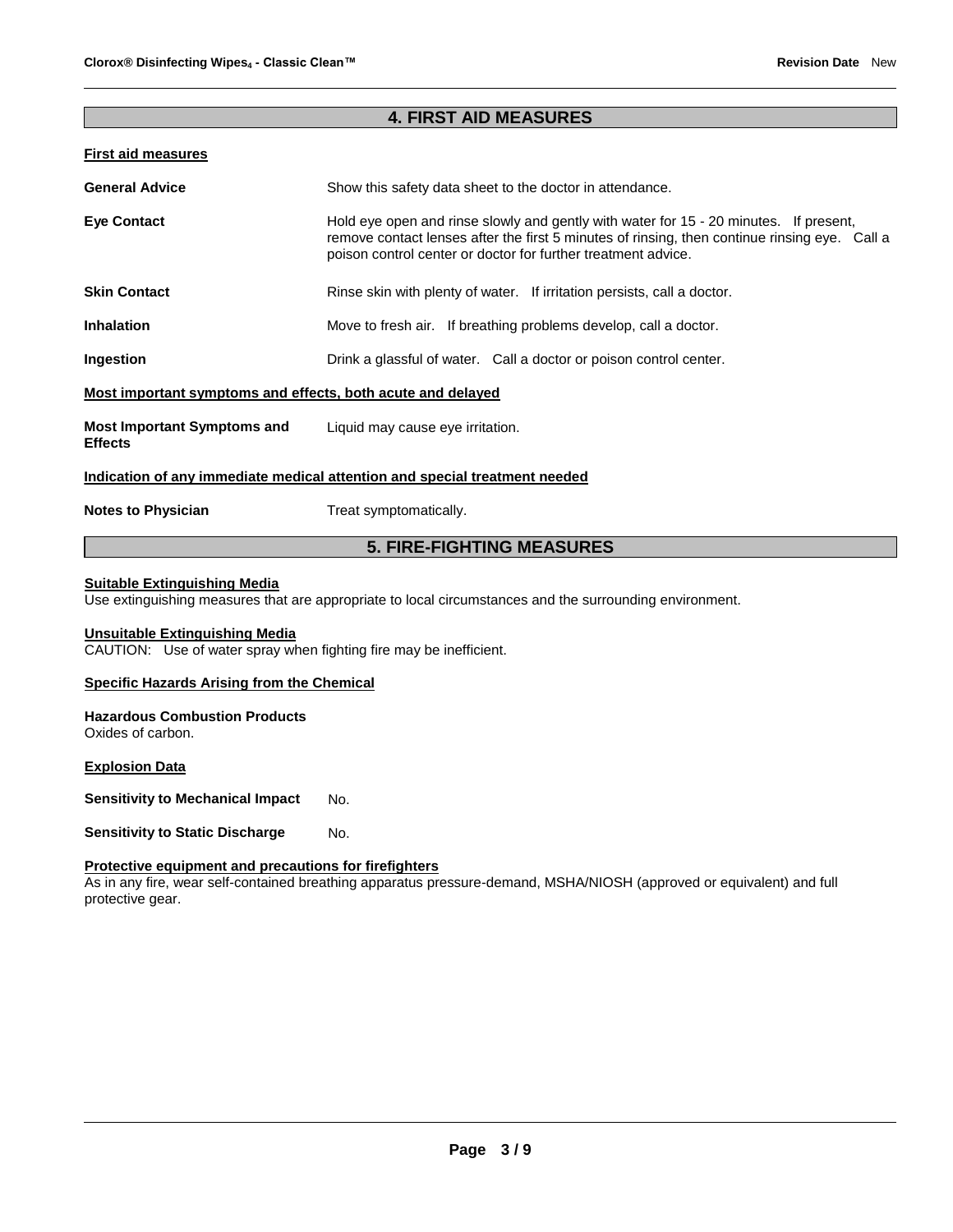# **6. ACCIDENTAL RELEASE MEASURES**

## **Personal precautions, protective equipment and emergency procedures**

|                                                      | <b>7. HANDLING AND STORAGE</b>                                                                                                                               |
|------------------------------------------------------|--------------------------------------------------------------------------------------------------------------------------------------------------------------|
| <b>Methods for Cleaning Up</b>                       | Containerize. Wash residual down to sanitary sewer. Contact the sanitary treatment<br>facility in advance to assure ability to process washed-down material. |
| <b>Methods for Containment</b>                       | Prevent further leakage or spillage if safe to do so.                                                                                                        |
| Methods and material for containment and cleaning up |                                                                                                                                                              |
| <b>Environmental Precautions</b>                     | See Section 12 for additional ecological information.                                                                                                        |
| <b>Environmental precautions</b>                     |                                                                                                                                                              |
| <b>Other Information</b>                             | Refer to protective measures listed in Sections 7 and 8.                                                                                                     |
| <b>Personal Precautions</b>                          | Avoid contact with eyes.                                                                                                                                     |

#### **Precautions for safe handling**

Handling **Handle in accordance with good industrial hygiene and safety practice. Avoid contact with** eyes, skin, and clothing. Do not eat, drink, or smoke when using this product.

## **Conditions for safe storage, including any incompatibilities**

| Storage | Keep containers tightly closed in a dry, cool, and well-ventilated place. |  |
|---------|---------------------------------------------------------------------------|--|

**Incompatible Products** None known.

# **8. EXPOSURE CONTROLS/PERSONAL PROTECTION**

## **Control parameters**

#### **Exposure Guidelines**

| <b>Chemical Name</b>                                                                          | <b>ACGIH TLV</b> | <b>OSHA PEL</b> | <b>NIOSH IDLH</b> |
|-----------------------------------------------------------------------------------------------|------------------|-----------------|-------------------|
| Ethylene glycol monohexyl ether<br>112-25-4                                                   | None             | None            | None              |
| n-Alkyl (68% C12, 32% C14) dimethyl<br>ethylbenzyl ammonium chloride<br>85409-23-0            | None             | None            | None              |
| n-Alkyl (5% C12, 60% C14, 30% C16, 5% C18)<br>dimethyl benzyl ammonium chloride<br>53516-76-0 | None             | None            | None              |

*ACGIH TLV: American Conference of Governmental Industrial Hygienists - Threshold Limit Value. OSHA PEL: Occupational Safety and Health Administration - Permissible Exposure Limits. NIOSH IDLH: Immediately Dangerous to Life or Health.*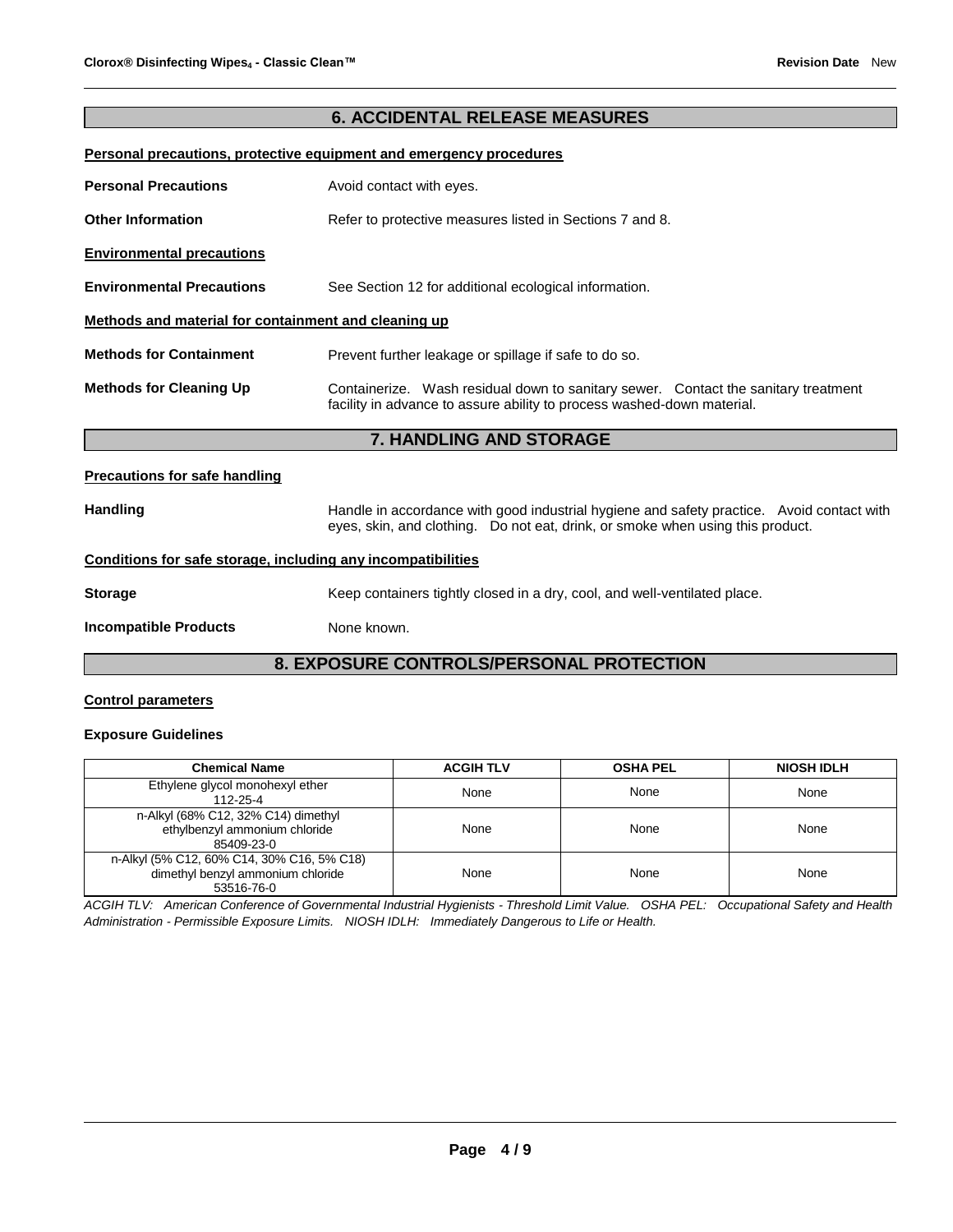# **Appropriate engineering controls**

| <b>Engineering Measures</b>     | <b>Showers</b><br>Eyewash stations<br><b>Ventilation systems</b>                                                                               |
|---------------------------------|------------------------------------------------------------------------------------------------------------------------------------------------|
|                                 | Individual protection measures, such as personal protective equipment                                                                          |
| <b>Eye/Face Protection</b>      | No special protective equipment required.                                                                                                      |
| <b>Skin and Body Protection</b> | No special protective equipment required.                                                                                                      |
| <b>Respiratory Protection</b>   | No protective equipment is needed under normal use conditions.<br>If irritation is<br>experienced, ventilation and evacuation may be required. |
| <b>Hygiene Measures</b>         | Handle in accordance with good industrial hygiene and safety practice.                                                                         |
|                                 | <b>9. PHYSICAL AND CHEMICAL PROPERTIES</b>                                                                                                     |

# **Physical and Chemical Properties**

| <b>Physical State</b>                                          | Thin liquid absorbed into non-woven<br>wipes       |                       |                          |
|----------------------------------------------------------------|----------------------------------------------------|-----------------------|--------------------------|
| Appearance                                                     | Clear liquid absorbed into non-woven Odor<br>wipes |                       | Fruity, apple, floral    |
| Color                                                          | Colorless liquid - white non-woven<br>wipes        | <b>Odor Threshold</b> | No information available |
| <b>Property</b>                                                | <b>Values</b>                                      | <b>Remarks/Method</b> |                          |
| pH                                                             | 6 - 9 (liquid)                                     | None known            |                          |
| <b>Melting/freezing point</b>                                  | No data available                                  | None known            |                          |
| Boiling point / boiling range                                  | No data available                                  | None known            |                          |
| <b>Flash Point</b>                                             | No data available                                  | None known            |                          |
| <b>Evaporation rate</b>                                        | No data available                                  | None known            |                          |
| Flammability (solid, gas)<br><b>Flammability Limits in Air</b> | No data available                                  | None known            |                          |
| <b>Upper flammability limit</b>                                | No data available                                  | None known            |                          |
| Lower flammability limit                                       | No data available                                  | None known            |                          |
| Vapor pressure                                                 | No data available                                  | None known            |                          |
| Vapor density                                                  | No data available                                  | None known            |                          |
| <b>Specific Gravity</b>                                        | $~1.0$ (liquid)                                    | None known            |                          |
| <b>Water Solubility</b>                                        | Complete (liquid)                                  | None known            |                          |
| Solubility in other solvents                                   | No data available                                  | None known            |                          |
| Partition coefficient: n-octanol/waterNo data available        |                                                    | None known            |                          |
| <b>Autoignition temperature</b>                                | No data available                                  | None known            |                          |
| <b>Decomposition temperature</b>                               | No data available                                  | None known            |                          |
| <b>Kinematic viscosity</b>                                     | No data available                                  | None known            |                          |
| <b>Dynamic viscosity</b>                                       | No data available                                  | None known            |                          |
| <b>Explosive Properties</b>                                    | Not explosive                                      |                       |                          |
| <b>Oxidizing Properties</b>                                    | No data available                                  |                       |                          |
| <b>Other Information</b>                                       |                                                    |                       |                          |
| <b>Softening Point</b>                                         | No data available                                  |                       |                          |
| <b>VOC Content (%)</b>                                         | No data available                                  |                       |                          |
| <b>Particle Size</b>                                           | No data available                                  |                       |                          |
| <b>Particle Size Distribution</b>                              | No data available                                  |                       |                          |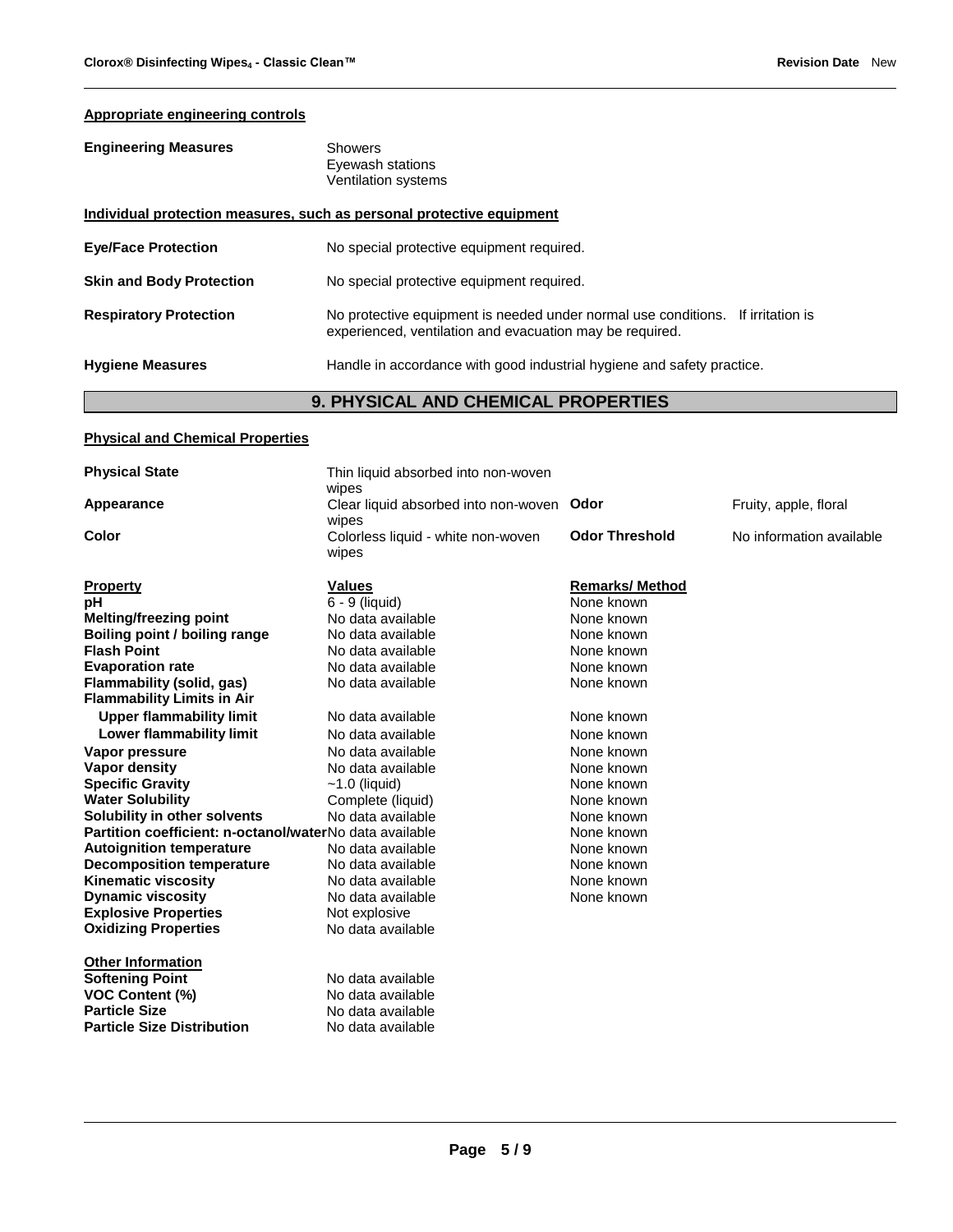# **10. STABILITY AND REACTIVITY**

# **Reactivity**

No data available.

#### **Chemical stability**

Stable under recommended storage conditions.

## **Possibility of Hazardous Reactions**

None under normal processing.

#### **Conditions to avoid**

None known based on information supplied.

#### **Incompatible materials**

None known.

## **Hazardous Decomposition Products**

None known.

# **11. TOXICOLOGICAL INFORMATION**

## **Information on likely routes of exposure**

| <b>Product Information</b> |                                                                                                    |
|----------------------------|----------------------------------------------------------------------------------------------------|
| <b>Inhalation</b>          | Exposure to vapor or mist may irritate respiratory tract.                                          |
| <b>Eye Contact</b>         | Liquid may cause irritation.                                                                       |
| <b>Skin Contact</b>        | Liquid may cause slight irritation.                                                                |
| Ingestion                  | Ingestion of liquid may cause slight irritation to mucous membranes and gastrointestinal<br>tract. |

## **Component Information**

| <b>Chemical Name</b>                        | LD50 Oral       | LD50 Dermal        | <b>LC50 Inhalation</b> |
|---------------------------------------------|-----------------|--------------------|------------------------|
| Ethylene glycol monohexyl ether<br>112-25-4 | 739 mg/kg (Rat) | 721 mg/kg (Rabbit) | $>0.5$ mg/L (Rat, 4 h) |

## **Information on toxicological effects**

| <b>Symptoms</b>                                                                            | Liquid may cause redness and tearing of eyes.                                           |  |
|--------------------------------------------------------------------------------------------|-----------------------------------------------------------------------------------------|--|
| Delayed and immediate effects as well as chronic effects from short and long-term exposure |                                                                                         |  |
| <b>Sensitization</b>                                                                       | No information available.                                                               |  |
| <b>Mutagenic Effects</b>                                                                   | No information available.                                                               |  |
| Carcinogenicity                                                                            | None of the ingredients in this product are on the IARC, OSHA, or NTP carcinogen lists. |  |
| <b>Reproductive Toxicity</b>                                                               | No information available.                                                               |  |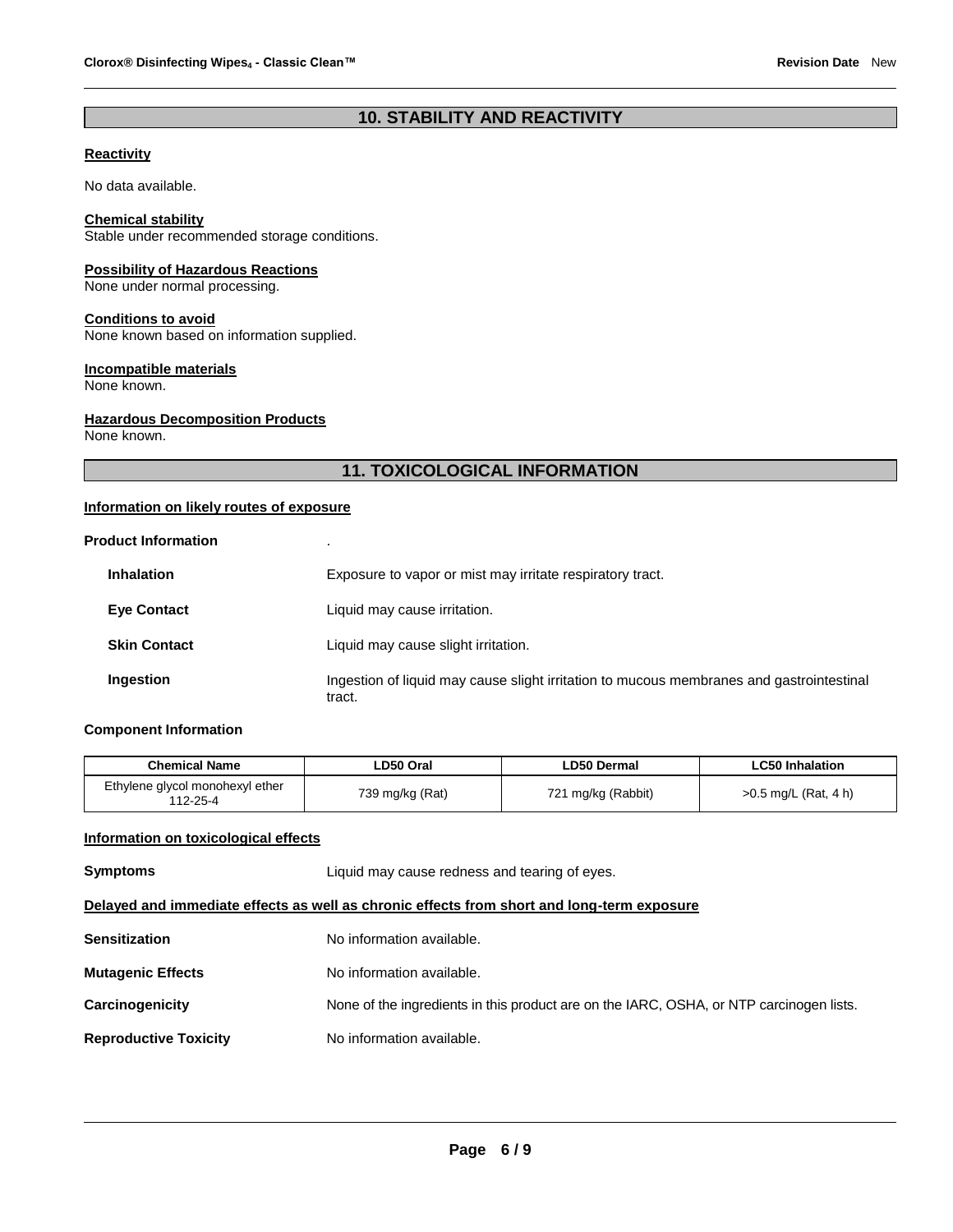| <b>STOT - single exposure</b>                              | No information available.                                                   |
|------------------------------------------------------------|-----------------------------------------------------------------------------|
| <b>STOT - repeated exposure</b><br><b>Chronic Toxicity</b> | No information available.<br>No known effect based on information supplied. |
| <b>Target Organ Effects</b>                                | Respiratory system, eyes, skin, gastrointestinal tract (GI).                |
| <b>Aspiration Hazard</b>                                   | No information available.                                                   |

# **Numerical measures of toxicity - Product Information**

**ATEmix (oral)** 40.1 g/kg

#### **ATEmix (dermal)** 59.8 g/kg

# **12. ECOLOGICAL INFORMATION**

#### **Ecotoxicity**

No information available.

#### **Persistence and Degradability**

No information available.

#### **Bioaccumulation**

No information available.

#### **Other adverse effects**

No information available.

# **13. DISPOSAL CONSIDERATIONS**

## **Disposal methods**

Dispose of in accordance with all applicable federal, state, and local regulations.

# **Contaminated Packaging**

Do not reuse empty containers. Dispose of in accordance with all applicable federal, state, and local regulations.

# **14. TRANSPORT INFORMATION**

| DOT             | Not regulated. |
|-----------------|----------------|
| <u>TDG</u>      | Not regulated. |
| ICAO            | Not regulated. |
| IATA            | Not regulated  |
| <b>IMDG/IMO</b> | Not regulated  |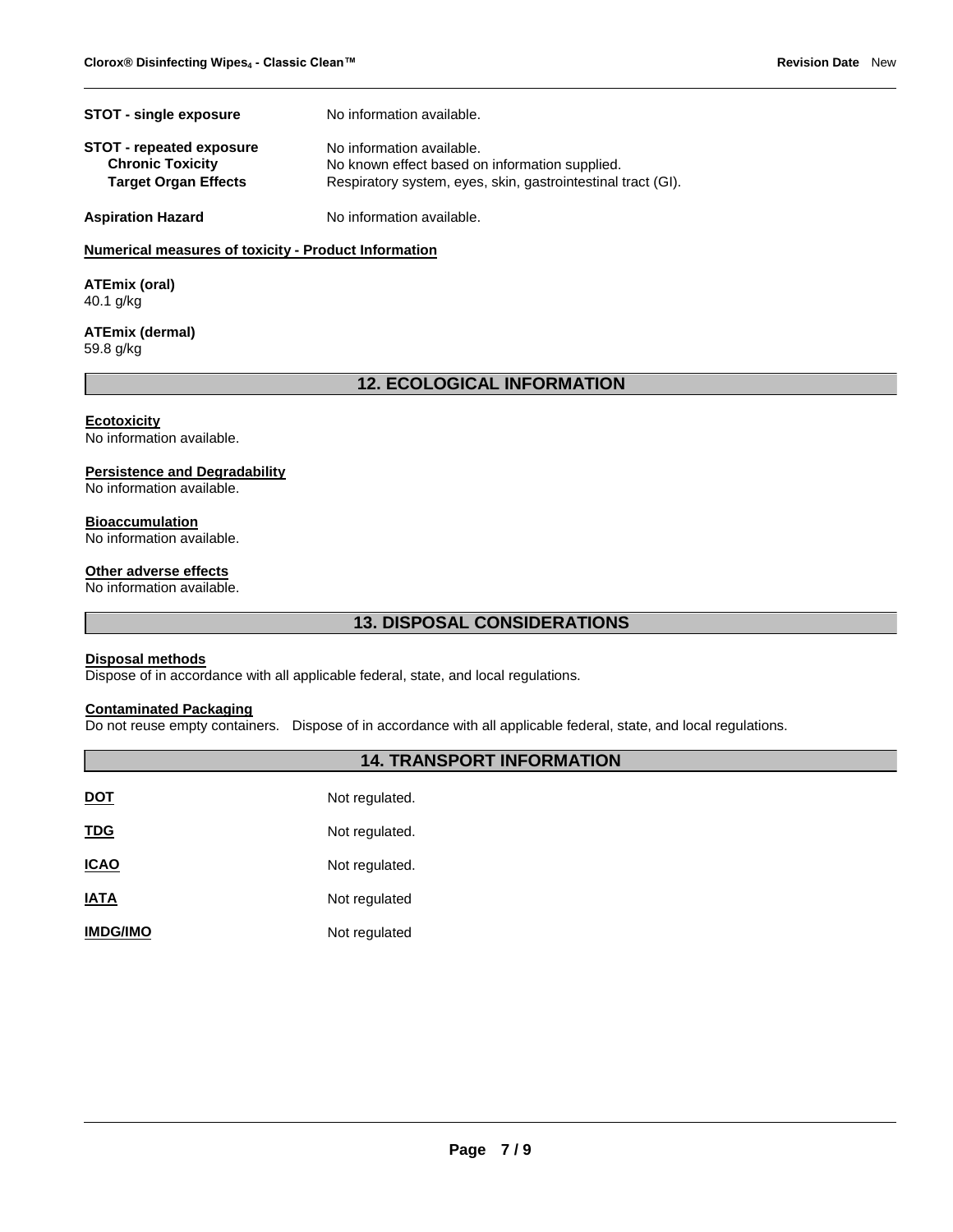# **15. REGULATORY INFORMATION**

## **Chemical Inventories**

| <b>TSCA</b>     | All components of this product are either on the TSCA 8(b) Inventory or otherwise exempt |
|-----------------|------------------------------------------------------------------------------------------|
| <b>DSL/NDSL</b> | from listing.<br>All components are on the DSL or NDSL.                                  |

**TSCA** - United States Toxic Substances Control Act Section 8(b) Inventory **DSL/NDSL** - Canadian Domestic Substances List/Non-Domestic Substances List

## **U.S. Federal Regulations**

#### **SARA 313**

Section 313 of Title III of the Superfund Amendments and Reauthorization Act of 1986 (SARA). This product contains a chemical which is subject to the reporting requirements of the Act and Title 40 of the Code of Federal Regulations, Part 372.

| Chem<br><b>Name</b>                         | ' No   | w.<br>. د ه<br>- 70 | (%)<br>----<br>raiue<br>nre.<br>nor |
|---------------------------------------------|--------|---------------------|-------------------------------------|
| _hvlene −<br>ether<br>a monohexyl<br>alvcol | ______ |                     | <b></b>                             |

# **SARA 311/312 Hazard Categories**

| <b>Acute Health Hazard</b>        | N٥ |
|-----------------------------------|----|
| <b>Chronic Health Hazard</b>      | N٥ |
| <b>Fire Hazard</b>                | N٥ |
| Sudden Release of Pressure Hazard | N٥ |
| <b>Reactive Hazard</b>            | N٥ |

## **CWA (Clean Water Act)**

This product does not contain any substances that are regulated pollutants pursuant to the Clean Water Act (40 CFR 122.21 and 40 CFR 122.42)

## **CERCLA**

This product does not contain any substances regulated as a hazardous substance under the Comprehensive Environmental Response Compensation and Liability Act (CERCLA) (40 CFR 302) or the Superfund Amendments and Reauthorization Act (SARA) (40 CFR 355). There may be specific reporting requirements at the local, regional, or state level pertaining to releases of this material.

## **EPA Statement**

This chemical is a pesticide product registered by the Environmental Protection Agency and is subject to certain labeling requirements under federal pesticide law. These requirements differ from the classification criteria and hazard information required for safety data sheets and for workplace labels of non-pesticide chemicals. Following is the hazard information as required on the pesticide label:

**CAUTION:** Causes moderate eye irritation. Avoid contact with eyes or clothing. Wash thoroughly with soap and water after handling.